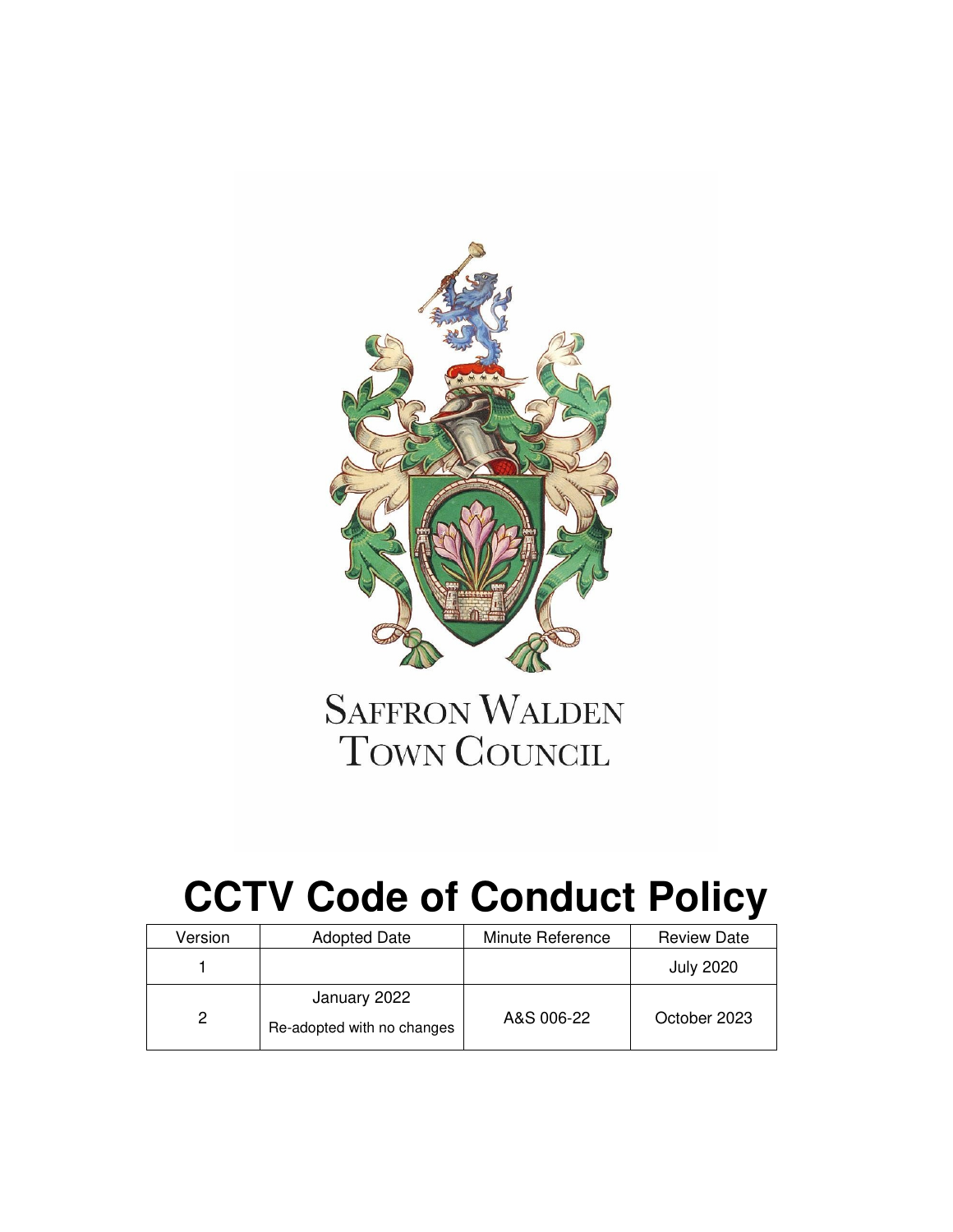### **Saffron Walden Town Council**

#### **CCTV CODE OF CONDUCT Policy**

- 1.1 This Policy is to control the management, operation, use and confidentiality of the CCTV system at Saffron Walden Town Council office, The Town Hall, Market Street, Saffron Walden, Essex CB10 1HR.
- 1.2 It was prepared after taking due account of the Code of Practice published by the Data Protection Commissioner (July 2000). This Policy will be subject to periodic review by the Town Council to ensure that it continues to reflect the public interest and that it and the system meets all legislative requirements.

The Town Council accepts the principles of the 1998 Act based on the Data Protection Principles and as amended by GDPR May 2018, as follows:

- 1.3 Data must be:
	- 13.3.1 fairly and lawfully processed;
	- 13.3.2 processed for limited purposes and not in any manner incompatible with those purposes;
	- 13.3.3 adequate, relevant and not excessive;
	- 13.3.4 accurate;
	- 13.3.5 not kept for longer than is necessary;
	- 13.3.6 processed in accordance with individuals' rights;
	- 13.3.7 secure;
	- 13.3.8 not transferred to countries with adequate protection.

#### **Statement of Purpose**

- 1.4 To provide a safe and secure environment for the benefit of those who might visit, work or live in the area. The system will not be used to invade the privacy of any individual, except when carried out in accordance with the law.
- 1.5 The scheme will be used for the following purposes:
	- 1.5.1 To reduce the fear of crime.
	- 1.5.2 To reduce the vandalism of property and to prevent, deter and detect crime and disorder.
	- 1.5.3 To assist the Police, the Town Council and other Law Enforcement Agencies with identification, detection, apprehension and prosecution of offenders by examining and using retrievable evidence relating to crime, public order or contravention of bylaws.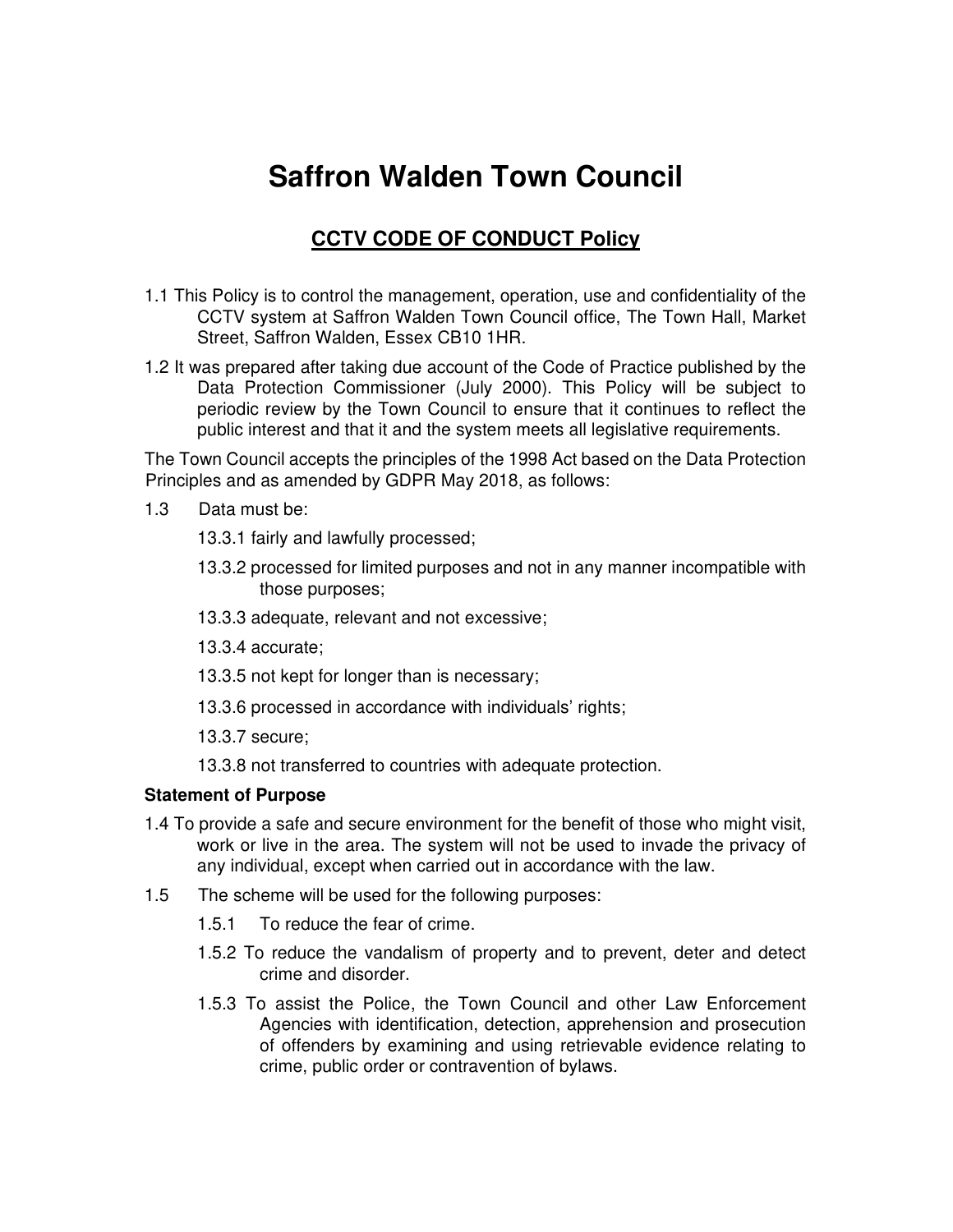- 1.5.4 To deter potential offenders by publicly displaying the existence of CCTV, having cameras clearly sited that are not hidden and signs on display.
- 1.5.5 To assist all emergency services to carry out their lawful duties.

#### **Changes to the Purpose or Policy**

1.6 A major change that would have a significant impact on either the purpose or this Policy of Operation of the CCTV scheme will take place only after discussion at Council meetings and resolution at full Council meeting.

#### **Responsibilities of the Owners of the Scheme**

1.7 The elected Town Council retains overall responsibility for the scheme.

#### **Management of the System**

- 1.8 Day-to-day operational responsibility rests with the Town Clerk.
- 1.9 Breaches of this Policy by operators will be investigated by the Town Clerk and reported to the Town Council.
- 1.10 A CCTV system prevents crime largely by increasing the risk of detection and prosecution of an offender. Any relevant tape or digital evidence must be in an acceptable format for use at Court hearings. This Policy must be read and understood by all persons involved in this scheme and individual copies of this Policy will therefore be issued for retention. A copy will also be available for reference in the secure recording area.

#### **Control and Operation of the Cameras, Monitors and Systems**

- 1.11 The following points must be understood and strictly observed by operators.
- 1.12 Trained operators must act with due probity and not abuse the equipment.
- 1.13 The position of cameras and monitors have been agreed following consultation with the Police and security consultants in order to comply with the needs of the public.
- 1.14 No public access will be allowed to the monitors except for lawful, proper and sufficient reason, with prior approval of the Town Clerk or the Chairman of the Town Council. The Police are permitted access to discs and prints if they have reason to believe that such access is necessary to investigate, detect or prevent crime. The Police are able to visit the Town Council offices to review and confirm the Town Council's operation of CCTV arrangements. Any visit by the Police to view images will be logged by the operator.
- 1.15 Operators should regularly check the accuracy of the date/time displayed.
- 1.16 Tapes/digital records should be securely stored to comply with data protection and should only be handled by the essential minimum number of persons. Discs will be retained for a maximum of 31 days. Digital images will be erased after a period of 31 days.
- 1.17 Images will not normally be supplied to the media, except on the advice of the Police if it is deemed to be in the public interest. The Town Clerk would inform the Chairman of the Council of any such emergency.